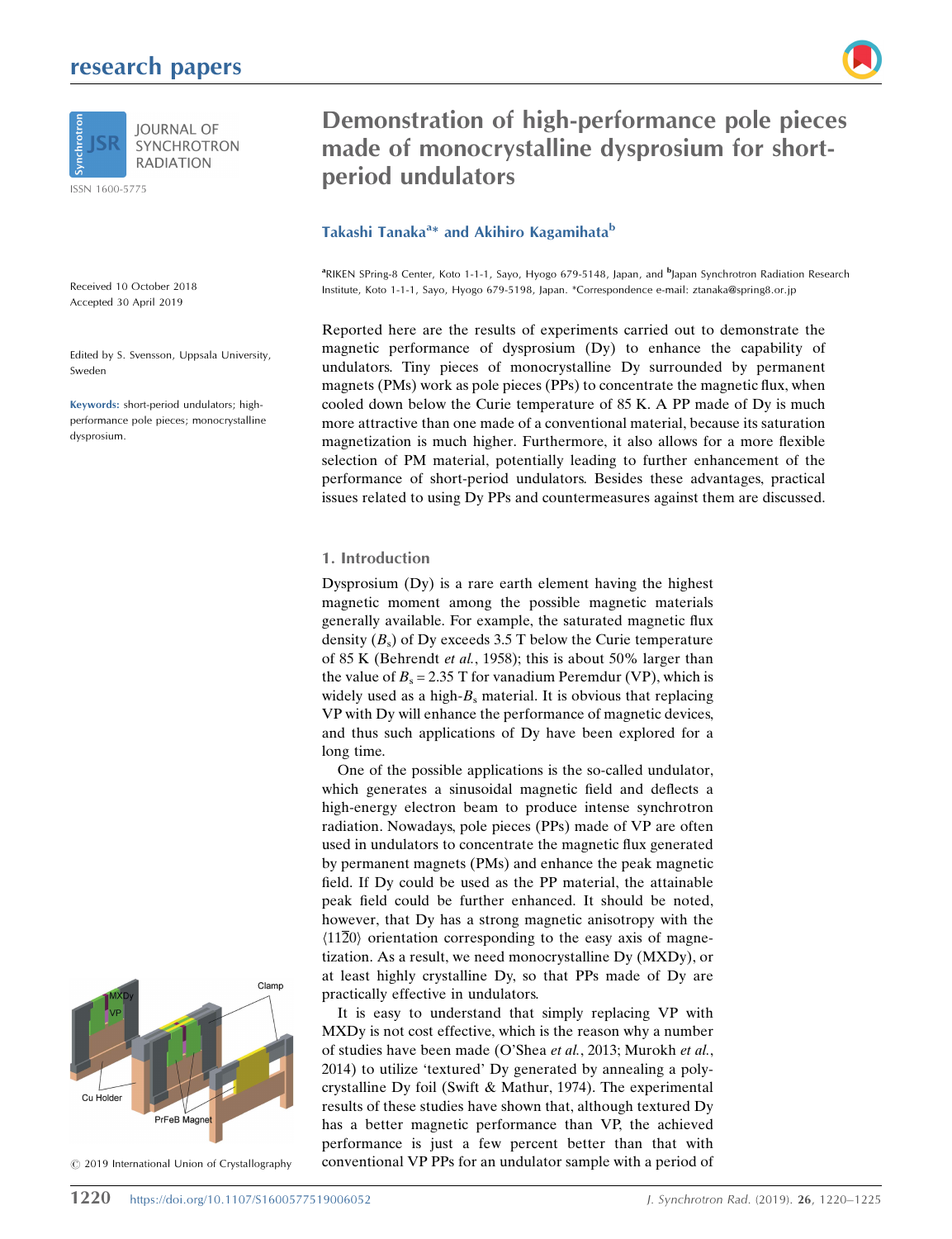8 mm; this is because the initial permeability  $\mu_{\text{i}}$  of textured Dy is not sufficiently high, which is also reported for commercially available rolled Dy foils (Bahrdt, 2011).

The above results suggest that a much better performance is expected with PPs made of MXDy instead of textured Dy, although we need to explore a realistic and cost-effective way of fabricating them. In this paper, we discuss the design of PM undulators to take advantage of the excellent magnetic properties of MXDy as an undulator PP, and present the results of experiments carried out to demonstrate their performance. We also discuss practical issues related to MXDy PPs, together with possible countermeasures against them.

#### 2. Undulator magnetic design for MXDy PPs

Let us first discuss the conventional undulator design using VP PPs, as shown in Fig. 1(*a*), where  $\lambda_{\rm u}$  is the magnetic period, and the rectangles with and without arrows denote PMs and PPs, respectively. The coordinate system to be used in the following discussion is also shown:  $z$  denotes the longitudinal direction along which the electron beam is injected, while  $x$  and  $y$ denote the horizontal and vertical directions perpendicular to z. The lengths of the PMs and PPs,  $L_m$  and  $L_p$ , respectively, are optimized to maximize the peak magnetic field, and are roughly given by  $L_m = (1/4-1/3)\lambda_u$  and  $L_p = (1/6-1/4)\lambda_u$ . The heights  $H_m$  and  $H_p$  are chosen to be long enough so that the resultant peak magnetic field is similar to what is obtained with an infinitely large height, and are in general of the order of  $\lambda$ <sub>u</sub>. The widths  $W_m$  and  $W_p$  should be wide enough to obtain a sufficiently good field uniformity, and are typically of the order of 30 mm or larger.

Based on the conventional design described above, the cross-sectional area of the PP  $(H_pW_p)$  should be at least larger than 300 mm<sup>2</sup>, assuming  $\lambda_u = 10$  mm as an example. Recalling that the maximum dimensions of a single piece of MXDy grown by a common method are at most 10 mm in each direction, it is obvious that replacing VP PPs with MXDy ones is unrealistic in the conventional design.

Now let us consider the magnetic design illustrated in Fig.  $1(b)$ , where the width of the PP is shortened and addi-



Figure 1

The magnetic circuit of  $(a)$  a conventional undulator with PPs made of  $VP$ , and  $(b)$  the new undulator with narrower PPs made of MXDy (inner) and VP (outer).

tional side magnets are inserted; note that the additional magnets are drawn partially transparent in the side view to visualize the inside. In this design, each PP is divided into two parts, i.e. inner and outer PPs, the former of which has a height of  $H_d$  and is shown in the hatched area. The cross-sectional area of the inner PP  $(H_dW_p)$  can be reduced down to 10 mm<sup>2</sup> or less, and thus it can be replaced with a single piece of MXDy to enhance the peak magnetic field. In practice, we have to make a compromise in specifying the height of the  $MXDy$  ( $H_d$ ) between the attainable performance and the required volume of the MXDy.

It should be mentioned here that field enhancement by a narrow PP combined with side magnets is not particularly new; high-field wigglers equipped with side magnets, even though with a relatively long period, have been built before (Nakamura et al., 1998; Chang et al., 1998; Chavanne et al., 1999). Applications to a much shorter period have also been explored based on numerical studies (Hara et al., 2004; Murokh et al., 2014), including the utilization of bimaterial PPs (Bahrdt, 2011), although they have not been experimentally demonstrated.

To activate the MXDy PPs in this undulator design, the whole structure should be cooled down below the Curie temperature of Dy; this is readily compatible with the socalled cryogenic permanent magnet undulators (CPMUs), in which PMs are placed inside the vacuum chamber and cooled down for the purpose of enhancing the remanence  $(B<sub>r</sub>)$  and coercivity  $(H_{ci})$ . Since the first proposal in 2004 (Hara *et al.*, 2004), a number of CPMUs have been built using neodymium–iron–boron (NdFeB) PMs (Chavanne et al., 2009; Ostenfeld & Pedersen, 2010; Calvi et al., 2013) and praseodymium–iron–boron (PrFeB) PMs (Bahrdt & Kuhn, 2015; Benabderrahmane et al., 2017). Note that the  $B_r$  of NdFeB PMs drops below  $\sim$ 135 K, owing to the spin reorientation effect (García et al., 2000). This is the reason why PrFeB PMs, which do not show spin reorientation, attract more attention for application to CPMUs. Obviously, PrFeB PMs should be chosen in the proposed scheme as well.

We now discuss another advantage of MXDy against VP as the PP material, which is particularly important for shortperiod undulators. It is well known that PMs in undulators are exposed to a strong reverse field generated by adjacent PMs, as seen in Fig. 1. What is more critical in the conventional design is that the reverse field acting on the inner surface facing the electron beam is locally enhanced by the PPs inserted between PMs. This is illustrated in Fig.  $2(a)$ , showing the bottom half of the magnetic circuit, with the black arrows indicating the magnetization of the PP. Because the magnetic flux concentrates at the corner of a highly permeable material, a strong reverse field acts on the edges of PMs contacting the corners of the PPs (O'Shea et al., 2010; Bizen et al., 2018), indicated by circles. As a result, each PM may be locally demagnetized if  $H_{ci}$  is not sufficiently high compared with the reverse field. More probably, the magnetization can be reversed in the local area where the reverse field is higher than  $H_{\text{ci}}$ , resulting in a significant reduction in the undulator peak field. Although the local demagnetization can be avoided by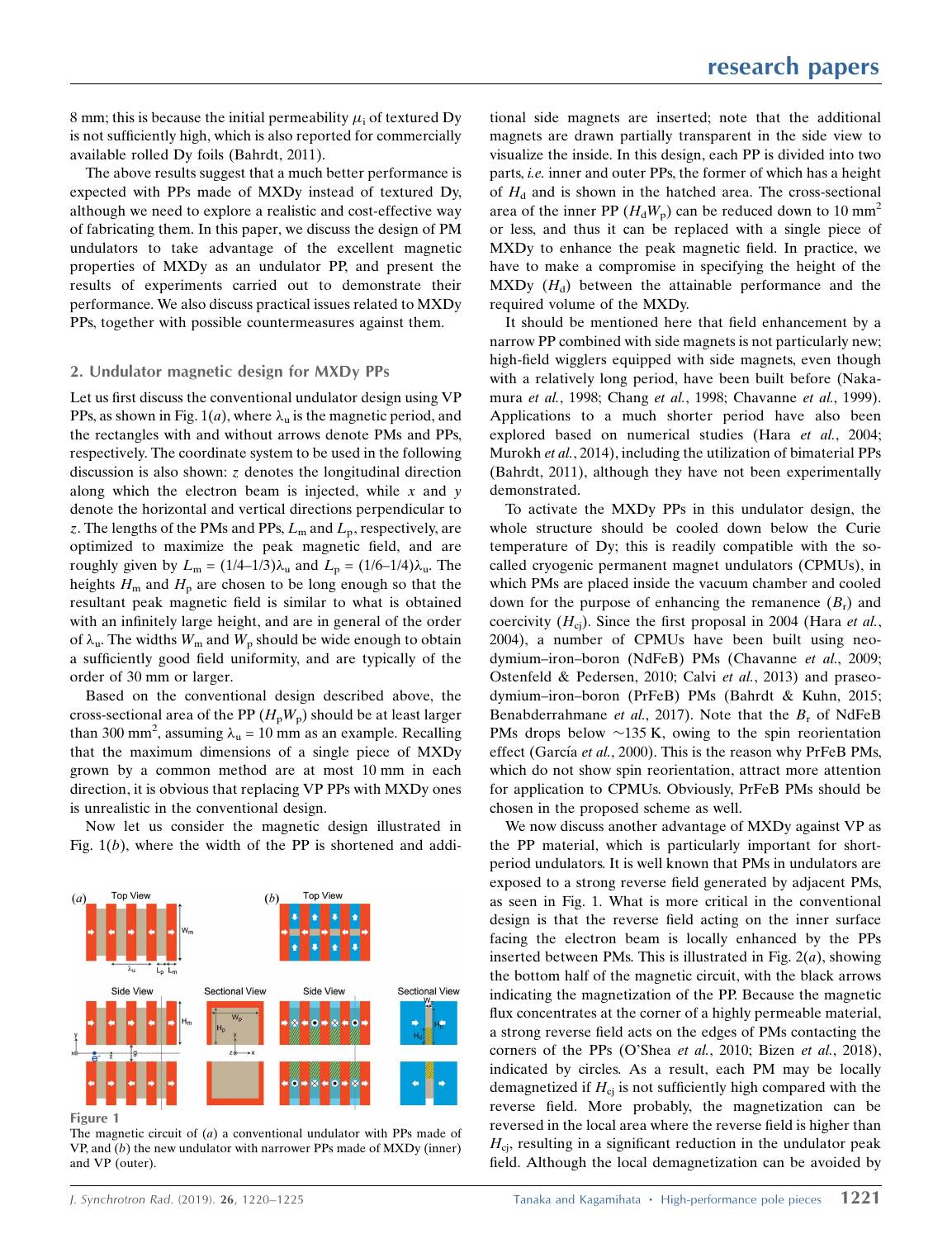

Magnetization of PMs and PPs at room temperature when  $(a)$  the whole PP is made of VP and  $(b)$  the inner PP (hatched area) is made of MXDy, being a non-magnetic material at room temperature. The circles indicate the positions where a strong reverse field is generated.

chamfering the PMs and PPs, the resultant peak field is lower than what is available under ideal conditions.

The above problem is more serious for short-period undulators, in which the volume of each PM is small, and thus we need to select a PM material with sufficiently high  $H_{ci}$ . Because  $B_r$  is negatively correlated with  $H_{ci}$ , the strong and localized reverse field effectively puts a limit on the attainable performance of conventional undulators using VP PPs.

Next, we consider the case where the inner PP is made of MXDy. Before being cooled down below the Curie temperature and turning into a ferromagnetic, it behaves as a nonmagnetic material. Then the flux-concentrating points, which potentially cause the local magnetization reversal, are located below the inner surface of the PMs as shown in Fig.  $2(b)$ . It is obvious that their impact on the practical undulator performance is much lower than that of those in Fig.  $2(a)$ . Although the flux-concentrating points move to the inner surface when the MXDy PP is cooled down,  $H_{ci}$  is simultaneously enhanced by a large factor (of around 4 below 100 K), and thus the local magnetization reversal can be avoided. In summary, utilization of MXDy (or at least Dy) makes the selection of PM material more flexible.

## 3. Demonstration experiments

To demonstrate the performance of the MXDy PPs, we built a five-period prototype undulator with  $\lambda_u = 8$  mm, using inner and outer PPs made of MXDy and VP, respectively, together with PMs made of PrFeB with  $B_r = 1.40$  T and  $H_{ci}$  = 1.68 MA m<sup>-1</sup> at room temperature (295 K), and  $B_r = 1.67$  T and  $H_{\text{ej}}$  = 6.21 MA m<sup>-1</sup> at 77 K. Note that half of the PPs were made of a single piece of VP to compare the performance between VP and MXDy. In the following sections, we describe the details of the prototype undulator and the experimental results. For reference, the specifications and parameters of the prototype undulator are summarized in Table 1.

## 3.1. Specifications of the prototype undulator

To determine the dimensions of the PMs and PPs, we performed numerical simulations with the computer code

| , ID<br>magnetization<br>reversal | Side         | <b>VIII.</b><br><b>MA</b>  | Parameter          | Value                                                             |
|-----------------------------------|--------------|----------------------------|--------------------|-------------------------------------------------------------------|
|                                   | View         |                            | В.                 | $1.40$ T (295 K), 1.67 T (77 K)                                   |
|                                   |              |                            | $H_{\rm ci}$       | $1.68$ MA m <sup>-1</sup> (295 K), 6.21 MA m <sup>-1</sup> (77 K) |
|                                   |              |                            | $\mathcal{N}_{11}$ | $8 \text{ mm}$                                                    |
|                                   |              |                            | $L_{\rm m}$        | $2 \text{ mm}$                                                    |
|                                   |              |                            | $W_{\rm m}$        | 18 mm                                                             |
|                                   | Sectional    | 'N M                       | $H_{\rm m}$        | $17 \text{ mm}$                                                   |
|                                   | View         |                            | $L_{\rm D}$        | $2 \text{ mm}$                                                    |
|                                   |              |                            | $W_{\rm n}$        | $2.3 \text{ mm}$                                                  |
|                                   |              |                            | $H_{\rm n}$        | 14 mm                                                             |
| Figure 2                          |              |                            | $H_{\rm d}$        | 4 mm                                                              |
| $c \rightarrow c$                 | $\mathbf{1}$ | $\sqrt{2}$<br>$\mathbf{1}$ |                    |                                                                   |

RADIA (Chubar et al., 1998). As an example, peak fields at a gap of 2.5 mm computed as a function of  $W_p$ ,  $H_d$  and  $L_p$  are plotted in Figs.  $3(a)$ ,  $3(b)$  and  $3(c)$ , respectively, with dashed lines indicating the actual dimensions chosen for the prototype undulator. It is obvious that  $W_p = 2.3$  mm is optimized, while we need some explanation for the other two parameters.

The height of the MXDy PP ( $H_d = 4$  mm) has been determined not only to enhance the peak field, but also to reduce the volume of MXDy pieces; in practice, a larger  $H_d$  does not significantly improve the expected performance. The pole length ( $L_p = 2$  mm) and magnet length ( $L_m = \lambda_q/2 - L_p =$ 2 mm) have been determined to facilitate assembling both the PPs and PMs.

The other dimensions,  $W_m = 18$  mm,  $H_m = 17$  mm and  $H_p =$ 14 mm, have been determined to be sufficiently large so that the resultant peak field is similar to what is expected when these dimensions are infinitely large.

Fig.  $4(a)$  illustrates the three-dimensional structure of the prototype undulator. The PrFeB PMs were assembled in holders made of copper with clamps made of stainless steel, and the MXDy and VP PPs were glued to the PMs. The holders were then mounted on a pair of girders made of aluminium alloy to form the magnetic circuit shown in Fig.  $1(b)$ .

It should be mentioned that the use of any glue is generally unacceptable in an ultrahigh-vacuum and high-radiation environment; we thus need to use an alternative method in the actual device for reliable operation in the accelerator.



Figure 3

Examples of numerical simulations to determine the dimensions of PMs and PPs. The peak fields are plotted as a function of (a)  $W_p$ , (b)  $H_d$ and  $(c)$   $L_p$ .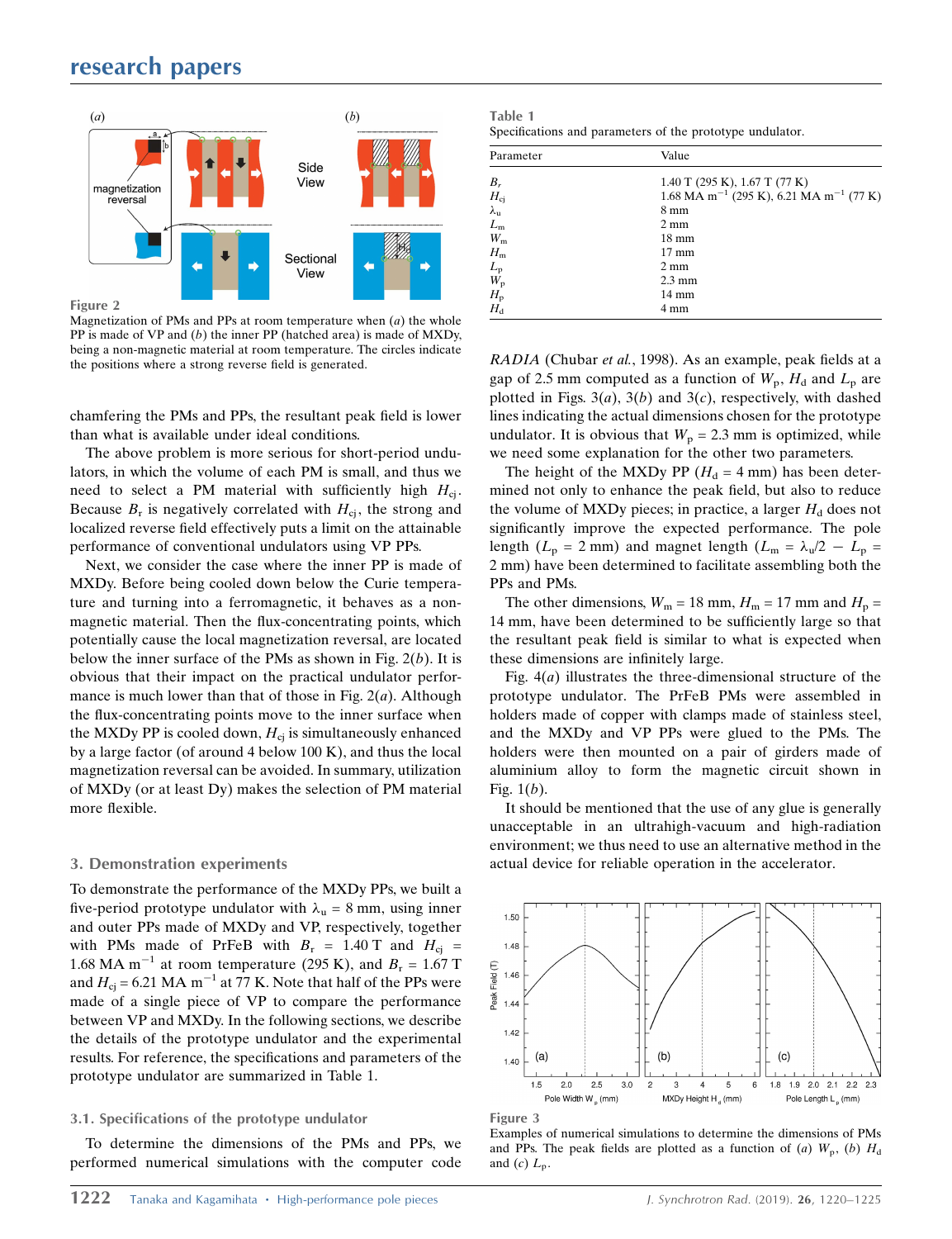

Figure 4

The structure of the prototype undulator for the demonstration experiments. (*a*) A three-dimensional view of the MXD<sub>v</sub> and VP PPs. PrFeB magnets, holders and clamps. (b) A picture of one of the two Figure 5 girders after assembly.  $\frac{1}{2}$  and  $\frac{1}{2}$  and  $\frac{1}{2}$  and  $\frac{1}{2}$  and  $\frac{1}{2}$  and  $\frac{1}{2}$  and  $\frac{1}{2}$  and  $\frac{1}{2}$  and  $\frac{1}{2}$  and  $\frac{1}{2}$  and  $\frac{1}{2}$  and  $\frac{1}{2}$  and  $\frac{1}{2}$  and  $\frac{1}{$ 

Fig.  $4(b)$  shows an overall picture of one of the two girders after assembly. Note that the PP seen in the picture is made of a single piece of VP; the MXDy PPs are located on the opposite side.

After assembling all the elements, we measured the profile of the inner surface of each girder by means of an optical three-dimensional profiler to evaluate the gap value accurately; we found that the actual gap values at the VP and MXDy PPs were  $\sim 0.15$  mm and  $\sim 0.1$  mm narrower than the nominal value, respectively. These values are taken into account in the comparison between the numerical and experimental results to be discussed later.

#### 3.2. Experimental results

After the surface profile measurement, the girders were rigidly fixed onto a supporting block, with a spacer to define the nominal gap inserted in between, whose thickness was changed discretely to adjust the nominal gap. The apparatus was then installed in a vacuum chamber with the supporting block being connected to a cryocooler head to cool down the whole structure. A Hall sensor, which was mounted on a vacuum-compatible three-axis linear stage, was also installed to measure the magnetic field distribution. The temperature of the prototype undulator was measured with a platinum resistance thermometer (PT100) attached to one of the copper holders to hold the PMs, with which we found that the lowest temperature reached 53 K, well below the Curie temperature of Dy.

Fig. 5 shows the magnetic field distribution at a nominal gap of 2.5 mm, measured by moving the Hall sensor along the  $z$ axis, where the dashed and solid lines show the measurement results before and after cooling, respectively. Note that the MXDy PPs were located on the downstream side. We clearly identify five peak positions corresponding to the VP PPs and four positions corresponding to the MXDy ones, where the peak field is enhanced by a factor of  $\sim$ 2.4 after cooling down because of the ferromagnetic transition of MXDy. Note that the fifth peak position of the MXDy PP could not be measured because of the limited stroke of the linear stage. We then averaged the peak fields generated at the VP and MXDy PPs





Magnetic field distributions along  $z$ , measured before and after cooling. Arabic and roman numbers indicate the averaged peak fields generated at the VP and MXDy PPs over the four peak positions, respectively.

over the four peak positions indicated in arabic and roman numbers, respectively.

We repeated the above process to measure the average peak field,  $B_p$ , generated by the VP and MXDy PPs for two other nominal gap values of 2.0 and 3.5 mm. The results are plotted as open squares (VP) and circles (MXDy) in Fig. 6 as a function of the actual gap value instead of the nominal one, which was evaluated using the measured surface profiles of the girders. To facilitate the following discussion, we performed curve fitting with a decaying exponential function,  $B_p(g)$  =  $B_0 \exp(-ag)$ , with  $B_0$  and a being the fitting parameters. Note that a quadratic term in the exponent, which is in general necessary to represent the peak field of the undulator over a wide gap range, has been neglected, because we have just three data points within a narrow gap range. The resultant fitting curves are plotted as dashed (VP) and solid (MXDy) lines.

To examine the above experimental results, we computed the peak fields generated by the VP and MXDy PPs under the



Figure 6

Measured and computed peak fields generated at the VP and MXDy PPs for the three different gap values. The solid and dotted lines indicate the fitting curves of the measured data. Triangles indicate the numerical values assuming magnetization reversal in the  $0.3$  mm  $\times$   $0.3$  mm area shown in Fig.  $2(a)$ .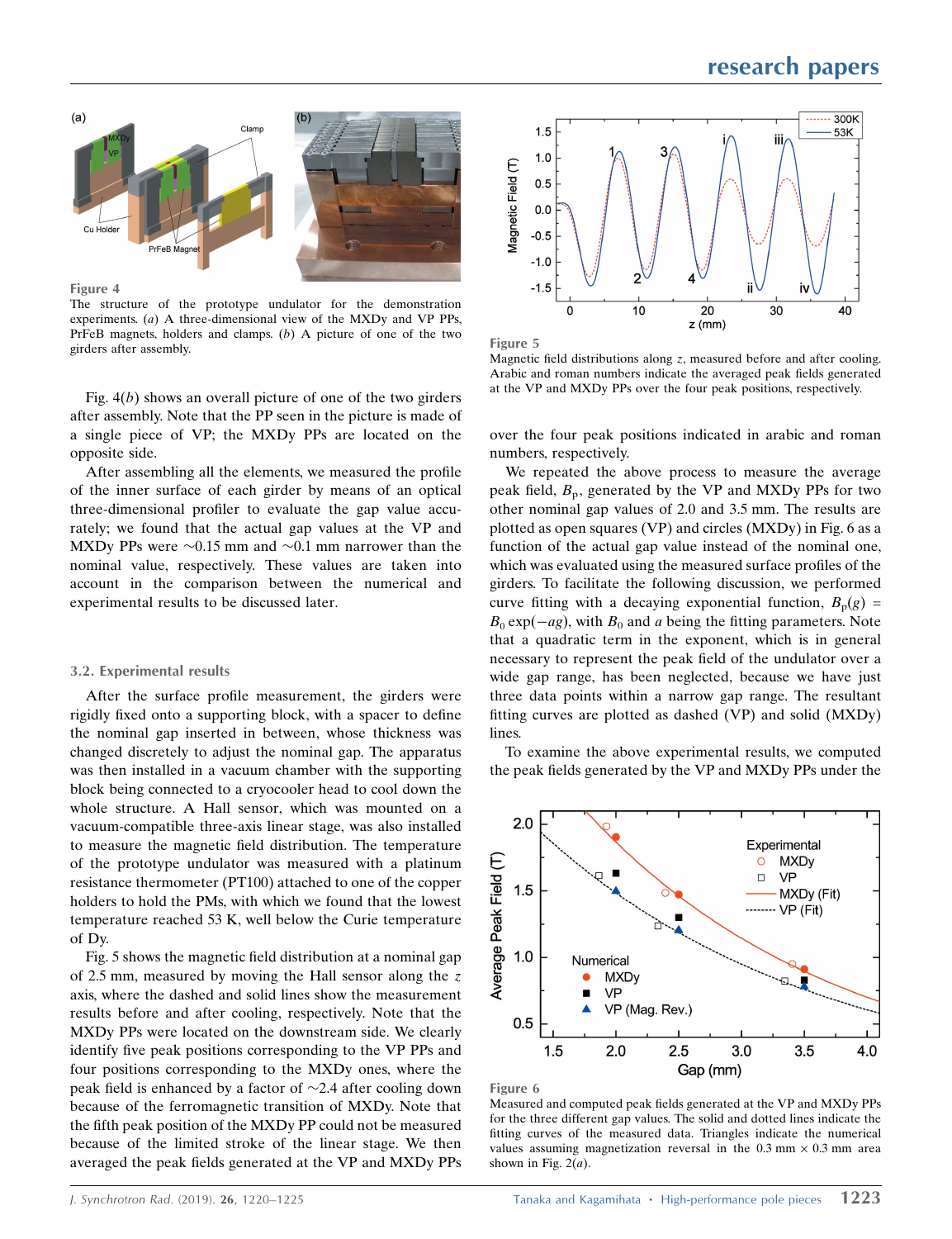experimental conditions. The results of the computation are plotted as filled rectangles (VP) and circles (MXDy) in Fig. 6, where we have assumed that the MXDy has magnetic properties of  $\mu_i = 1000$  and  $B_s = 3.5$  T. We find that the numerical results for the MXDy PPs agree well with the experimental ones, which is not the case for the VP PPs, where the numerical results are slightly higher than the experimental ones. This is probably attributable to the local magnetization reversal at the edges of the PMs exposed to a strong reverse field. In practice,  $H_{\text{cj}} = 1.68 \text{ MA m}^{-1}$  at 295 K, or  $\mu_0 H_{\text{cj}} =$ 2.11 T with  $\mu_0$  being the vacuum permeability, is not sufficiently large to withstand fully the reverse field generated by the VP PP with  $B_s = 2.35$  T, and thus the local area near the edge can encounter magnetization reversal before cooling down.

Based on the above considerations, we computed the peak field by the VP PP with an assumption that magnetization reversal occurs at the edges of PMs contacting the PPs, as shown in the inset of Fig. 2(*a*), in the area of  $a \times b =$  $0.3$  mm  $\times$  0.3 mm in each PM. The results are plotted as solid triangles in Fig. 6 and are in good agreement with the fitting curve for the experimental results, suggesting the validity of the above assumption.

Now let us quantitatively discuss the advantage of the MXDy PP. From the fitting curves shown in Fig. 6, we find that the peak field is enhanced by 20, 23 and 27% at gaps of 3, 2.5 and 2 mm, respectively. Although we need to discuss the possibility of operating the undulator with such a narrow gap, these numbers are large enough to validate the utilization of MXDy PPs.

## 4. Drawbacks and countermeasures

Finally, we discuss the drawbacks of the proposed undulator based on narrow MXDy PPs, in terms of (i) the manufacturing cost of the MXDy PPs, and (ii) the impact of a narrow PP on the electron beam.

To discuss the first issue, we turn to the cost of MXDy PPs and PM blocks required to build the prototype undulator used in the experiment as an example. In spite of the large difference (an order of magnitude or larger) in the manufacturing cost per unit volume, the total cost of MXDy PPs is just three times higher than that of the PM blocks, thanks to the much smaller volume and fewer (one third) pieces. Although it is out of the scope of this paper to discuss whether this is acceptable, we note that the cost of PMs in typical undulators, in particular cryogenic ones, is just a fraction of the total cost of the whole undulator system composed of a huge number of components. In addition, the cost of MXDy is expected to be greatly reduced if we apply an adequate mass-production process.

The second issue is related to the so-called dynamic multipole (Safranek et al., 2002; Bahrdt & Wüstefeld, 2011), which comes from a relatively large dependence of the peak field on the horizontal position  $(x)$ . As an example, let us consider an ideal undulator without any errors, which has the same parameters as the prototype undulator used in the experiments except that the number of periods is 100. We



The dynamic multipole and its correction.  $(a)$  Position-dependent kick angles computed for 6 GeV electrons passing through a 100 period undulator having the same parameters as those in the experiment.  $(b)$  A drawing of the independent magic fingers. (c) An example of the PM arrangement (dimensions in millimetres).

computed kick angles for 6 GeV electrons passing though this undulator with different horizontal positions, which are plotted as solid lines in Fig.  $7(a)$  for different gap values. Even with ideal PMs and PPs, a horizontally displaced electron is kicked with an angle depending on  $x$ . In other words, the undulator has a multipole field component, which can potentially lower the injection efficiency and shorten the beam lifetime in storage rings.

It is well known that the dynamic multipole mentioned above can be corrected by the so-called current-strip scheme (Bahrdt et al., 2008), in which a number of wires located between the electron beam and PMs work to correct the different kick angles. It is obvious, however, that this scheme may be difficult to apply to short-period undulators, in which the PMs and PPs are located inside the vacuum chamber with a narrow gap between the top and bottom girders.

To overcome the above problem, let us consider multipole trim magnets, i.e. another correction scheme also referred to as the 'magic finger' (Hoyer et al., 1995), in which a number of tiny PMs are placed at both ends of an undulator and arranged to correct the position-dependent kicks. In general, holders accommodating these tiny PMs are attached directly to the ends of the magnetic girders and cannot be operated separately; in other words, the gap between the top and bottom holders is identical to that of the undulator. As a result, the arrangement of PMs at a specific gap value is not necessarily effective at other gap values. We thus propose to separate the mechanical system for the magic finger from that for the undulator, as illustrated in Fig.  $7(b)$ , so that the gap of the magic finger  $(g_{\text{mf}})$  can be chosen independently of that of the undulator  $(g)$ .

As an example, we show the results of this correction as dashed lines in Fig.  $7(a)$ , using magic fingers composed of eight identical PMs arranged as illustrated in Fig.  $7(c)$ , whose gap is adjusted according to a simple relation  $g_{\text{mf}} = 1.5g - 1$  $(g \ge 2$  mm). Note that the width, height and length of each PM are 0.8, 1.0 and 1.5 mm, respectively. Although these parameters are roughly optimized based on a heuristic approach, we find that the kick angles are reduced down to at most 1 µrad. The residual kick errors can be further reduced if